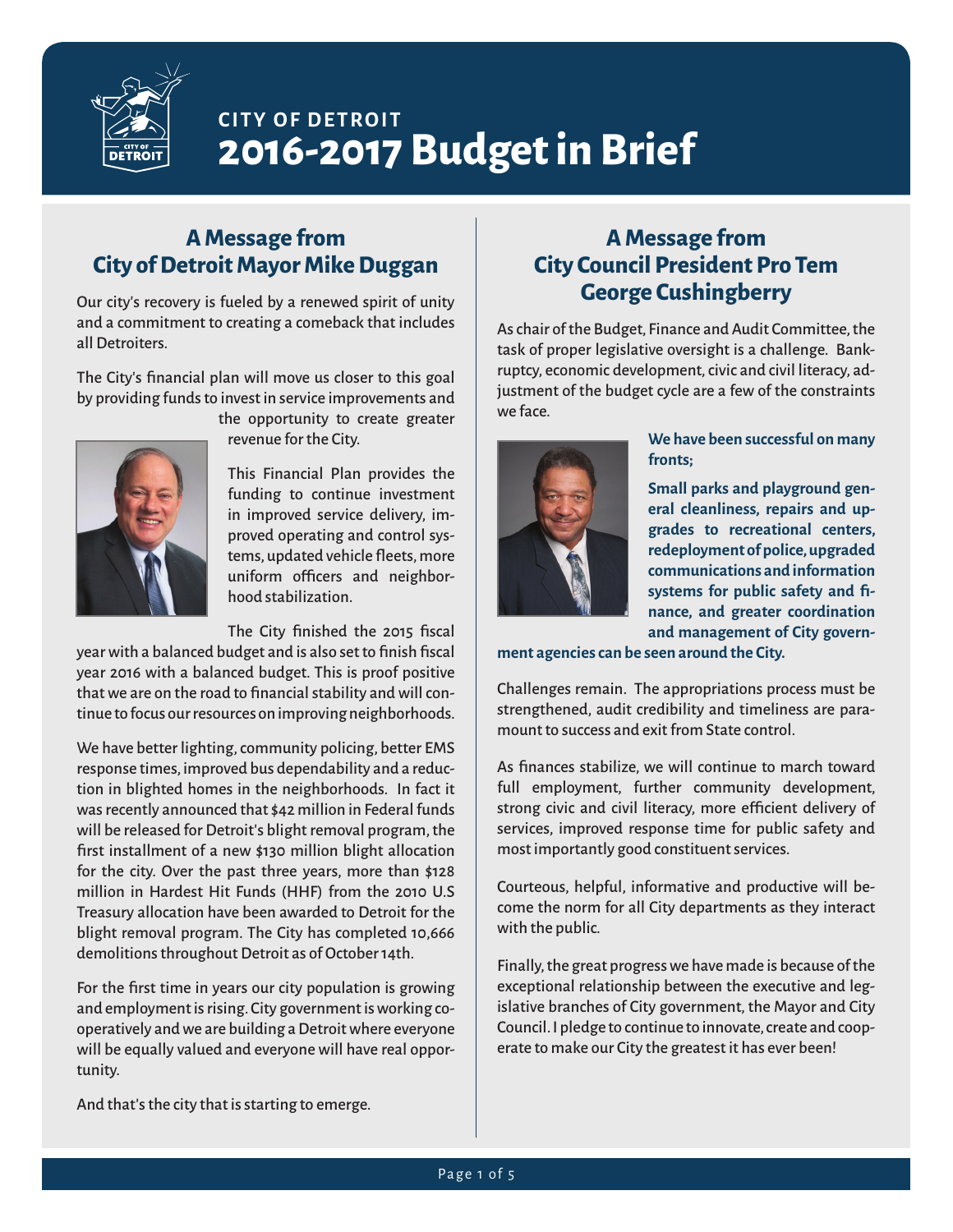# **The Budget Development Process**

The City of Detroit's budget process takes several months due to the intricacies involved in the review and analysis of all departmental expenditure and revenue requests. This is to ensure the development of a balanced budget which is aligned with the City's overall priorities.



**JULY** The Fiscal Year Begins (July 1st)



| <b>Revenue Source</b>                                 | <b>Examples</b>                                                                                                               | Ś      |
|-------------------------------------------------------|-------------------------------------------------------------------------------------------------------------------------------|--------|
| Taxes, Assessments and<br>Interest                    | <b>Income Taxes</b><br><b>Property Taxes</b><br><b>Wagering Taxes / Payments</b><br>Gas & Weight Taxes                        | 767.4M |
| Sales and Charges for<br><b>Services</b>              | Solid Waste Fees<br><b>Municipal Service Fees</b><br><b>Transportation Revenue</b><br>Other Reimbursements                    | 569.3M |
| Grants, Shared Taxes and<br><b>Revenues</b>           | <b>Revenue Sharing</b><br><b>Grant Reimbursements</b>                                                                         | 275.9M |
| <b>Contributions and Transfers</b>                    | <b>General Fund Contributions</b>                                                                                             | 163.4M |
| <b>Miscellaneous</b>                                  | <b>Miscellaneous Receipts</b>                                                                                                 | 52.1M  |
| Licenses. Permits and<br><b>Inspection Charges</b>    | <b>Safety Inspection Fees</b><br><b>Business License Fees</b><br><b>Permit Charges</b><br><b>Construction Inspection Fees</b> | 32.0M  |
| <b>Fines, Forfeits and Penalties</b>                  | <b>Parking Fines</b><br>Ordinance Fines<br><b>Forfeits</b>                                                                    | 24.8M  |
| Sales of Assets and<br><b>Compensation for Losses</b> | Sale of Real Property<br>Sale of Equipment                                                                                    | 14.4M  |
| Revenues from Use of Assets                           | <b>Parking Facility Revenues</b><br><b>Golf Course Concessions</b><br><b>Airport Hangar Rental</b>                            | 10.6M  |

#### **Total Revenues: \$1.91B**

# Page 2 of 5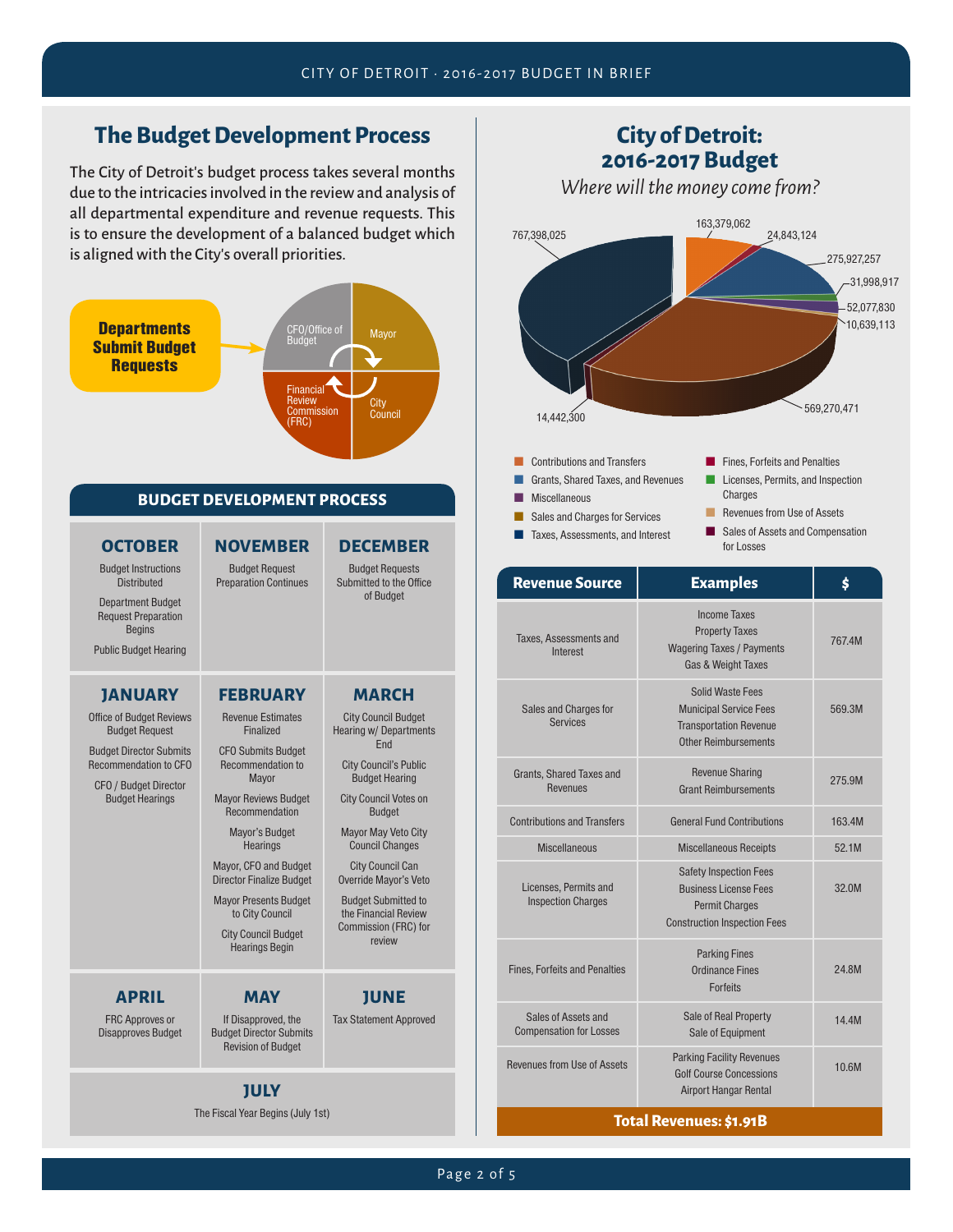#### CITY OF DETROIT • 2016-2017 BUDGET IN BRIEF

### *What will the money be used for?*



### **SERVICES PROVIDED BY CATEGORY**

#### **Public Health & Safety - \$463,875,643**

**Police**

#### **Fire**

Enforcement of Laws Apprehension of Criminals Crime Prevention Criminal Investigation Emergency 911 Center

Fire Suppression Emergency Medical Services (EMS) Fire Investigation Arson Investigation Fire Dispatch

#### **Board of Police Commissioners**

Supervisory Control & Oversight of the Police Department Establishment of Policies, Rules and Regulations (In consultation w/ the Chief of Police & approval of the Mayor) Review and Approval of the Police Department Budget Receive and Resolve complaints regarding Police Department

#### **Health**

Public Health Services: Immunizations Lead, Vision and Hearing Testing Family Planning Promotion of Healthy Nutrition Chronic Disease Management

### **Judicial Operations - \$33,549,113**

#### **36th District Court**

Has Jurisdiction Over: General Civil Matters Landlord / Tenant Matters Civil Infractions (Incl. Traffic and some Parking Violations) Preliminary Examinations (Misdemeanor and Felony Offenses)

#### **Non-Departmental - \$348,953,528**

#### **Department Neutral Activities**

Board of Ethics Detroit Building Authority Media Services

Communication Services Pension Payments General Fund Contributions Debt Payments Insurance Premiums

#### **Neighborhood and Community - \$145,579,306**

#### **Blight Remediation**

Returning vacant, abandoned and foreclosed property to productive use. Maximize the usage of funds by concentrating on specific areas within the City of Detroit

#### **Housing and Revitalization**

Identify / Promote Development Target Neighborhood Investment Allocation of HOME funds to create affordable housing Allocation of CDBG funds to neighborhood result driven organizations

#### **Planning**

Provides project management for the creation of citywide plans by engaging local communities in participatory planning

#### **BSE&E\***

Business Licenses Construction Permits Zoning Permits Inspection Services Coordinates License Approvals Compliance Enforcement Field Investigations Show Cause Hearings

#### **Environmental Affairs**

Develop programs that improve and protect the City's water, air and land resources.

#### **Administrative Hearings**

Resolve Blight Violations Adjudication of Municipal Violations Fine Collections

#### **Library**

Provides access to collections of books, periodicals, journals, photographs, government documents and DVDs

Provides free community information and referral service

Provides literacy, workforce development, technology and learning support

\*Buildings, Safety Engineering & Environmental

#### **Water & Sewer – Retail – \$383,797,752**

Management of the City of Detroit's Local System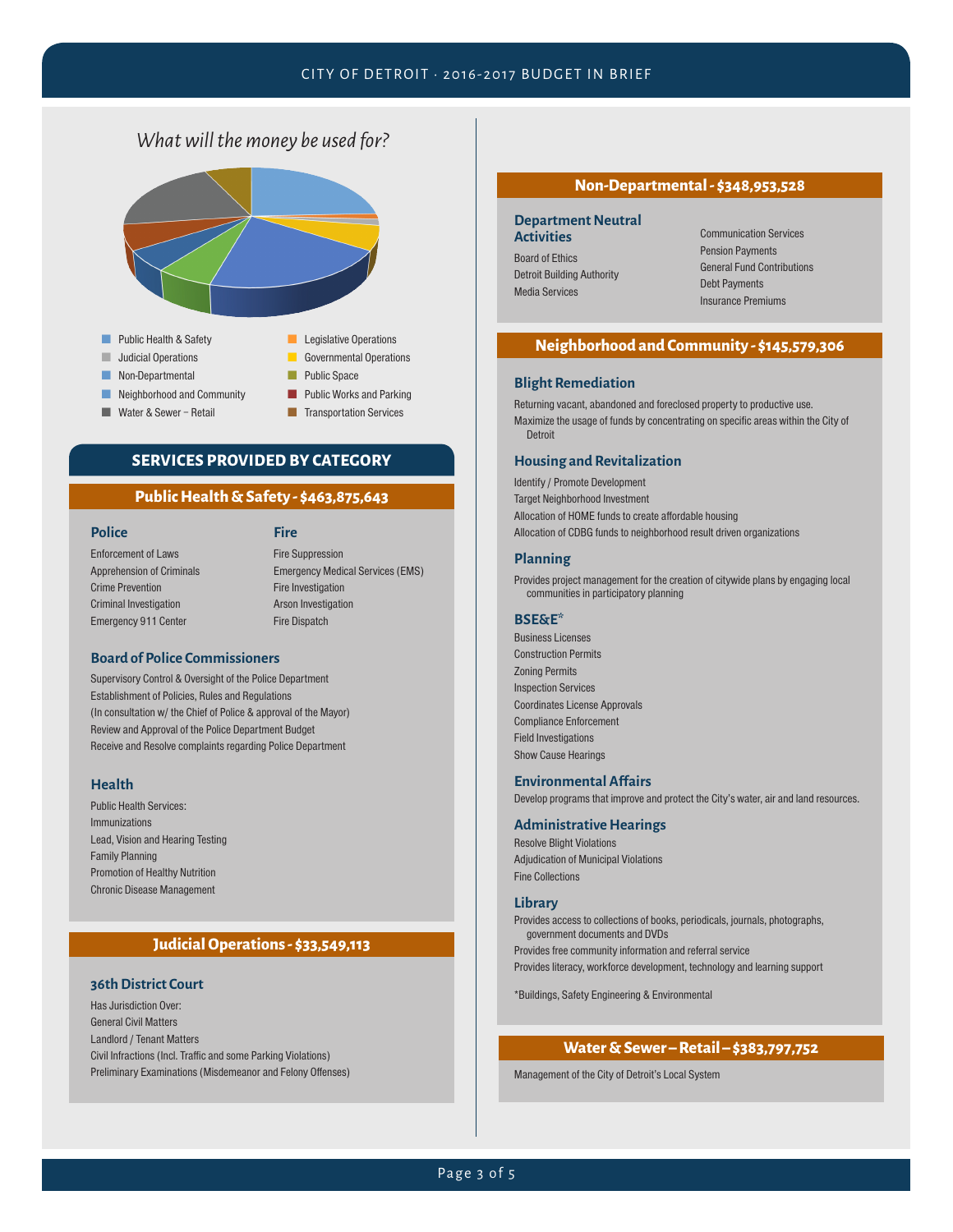#### **Recreation**

Recreational Facility Operations: Parks Recreation Centers Recreational Programs Cemetery Management

#### **General Services**

Ground Maintenance for City-owned grounds, parks, vacant lots Procurement, maintenance and disposal of City vehicles Building management and custodial services for City-owned facilities

#### **Public Lighting**

Support the Public Lighting Authority (PLA) as it upgrades the City's street light system

Provide reliable power to customers and assist with converting customers to DTE's system

#### **Governmental Operations - \$124,182,238**

**Human Resources** Employee Services Recruitment Planning Employee Development Job Classification & Compensation

Departmental Financial Services Financial Planning & Analysis Grants Management Tax Collection & Recording

Labor Relations Benefits Administration **Office of the CFO** Property Assessment Budget Development & Execution Contracting and Procurement Financial Reporting

#### **Mayor's Office**

#### Chief Executive Officer

Development of Key Initiatives for the City of Detroit

Office of Homeland Security

Executive and Administrative authority for the implementation of programs, services and activities

#### **DoIT\***

IT and Consulting Services Information Management Application Development System Maintenance Data Security Technology Acquisition **Telecommunications** 

#### **Law Department**

Legal Counsel for the City of Detroit Ordinance Preparation Preparation of Legal Opinions Charter Compliance Enforcement Contract Review Advise on Liability Reduction Strategies

#### **Human Rights**

Inv. of Discriminatory Complaints Business Certification: Detroit Headquartered Detroit Based Small Business Women and Minority Owned

\*Department of Innovation & Technology

### **Public Space - \$116,143,486 Public Works/Parking - \$130,226,271**

#### **Public Works**

Waste Collection & Disposal Street Construction & Maintenance Street Resurfacing Street Cleaning Snow Removal Street Signs, Markings and Signals General Inspection

#### **Municipal Parking**

Parking Enforcement Parking Ticket Processing Parking Fine Collections Operation & Maintenance of On- and Off-Street Parking

#### **Legislative Operations - \$27,877,679**

#### **City Council**

Accountable for the Legislative Branch of Government Enactment & Amendment of Laws Budget Approval & Monitoring Contract Approval & Monitoring Approval of Settlements

#### **City Clerk**

Chairs the Election Commission Maintains Public Records Certifies Official Documents Administers Oaths of Office

#### **Elections**

Administer Elections Maintain Voter Registration Records Maintain Voting Equipment Voter Education Poll Worker Recruitment

#### **Auditor General**

Conducts independent Financial, Performance & Operational Audits Analysis of the Mayor's Proposed Budget

#### **Inspector General**

Conducts investigations to detect, and prevent waste, abuse, fraud and corruption by any public servant, city agency, program or official act, contractor and subcontractor, business entity seeking contracts and persons seeking certification of eligibility for participation in any City program.

#### **Ombudsman**

Receive, investigate, mediate and resolve citizen complaints against city government. Review investigations and hearings conducted by other city departments Provide information, referrals, assistance and recommendations.

#### **Zoning Appeals**

Conducts investigations and hearings regarding variances, exceptions or modifications of approved regulated uses of land.